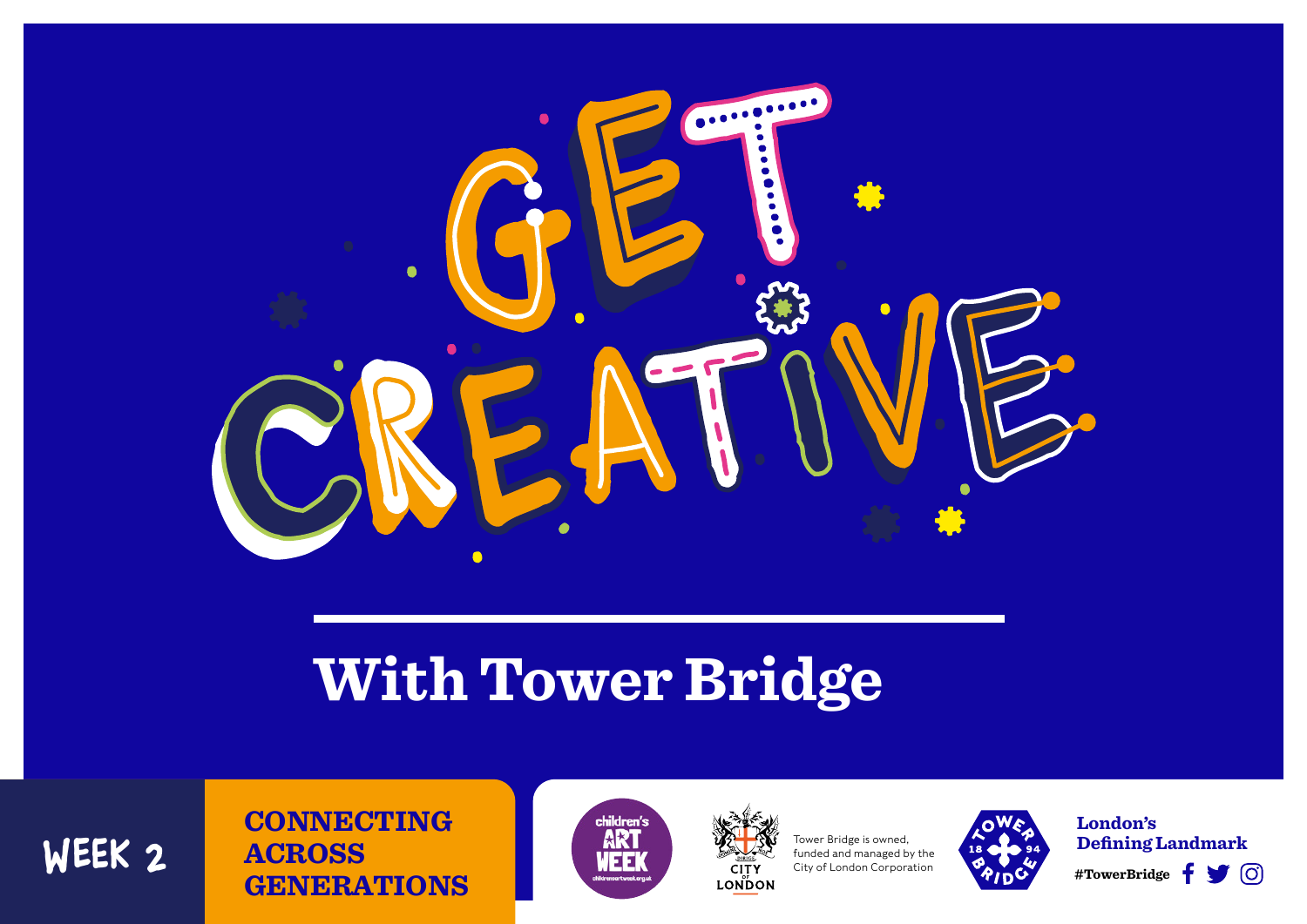**Week 2 | Connecting across generations**

# **PORTRAITS**

Can you draw a portrait of one of the people who have worked on Tower Bridge over the past 125 years?

Many of the jobs needed when the bridge opened are still done today… but in a bit of a different way!

If you need help, here some quick tips on drawing a portrait.

- First, draw some light guidelines. Start with an egg 61 shape for the face. Draw a line down the centre, vertically.
- Then draw a horizontal line about two thirds of  $\boldsymbol{\Omega}$ the way down. This line will be where the eyes will go. The eyes always sit lower than you think!
- **B** Halfway between the eye line and the chin, draw another little mark or guideline for the tip of the nose.

45 Halfway between the nose and chin, the last guideline will be for the mouth.





**London's Defining Landmark #TowerBridge** ြို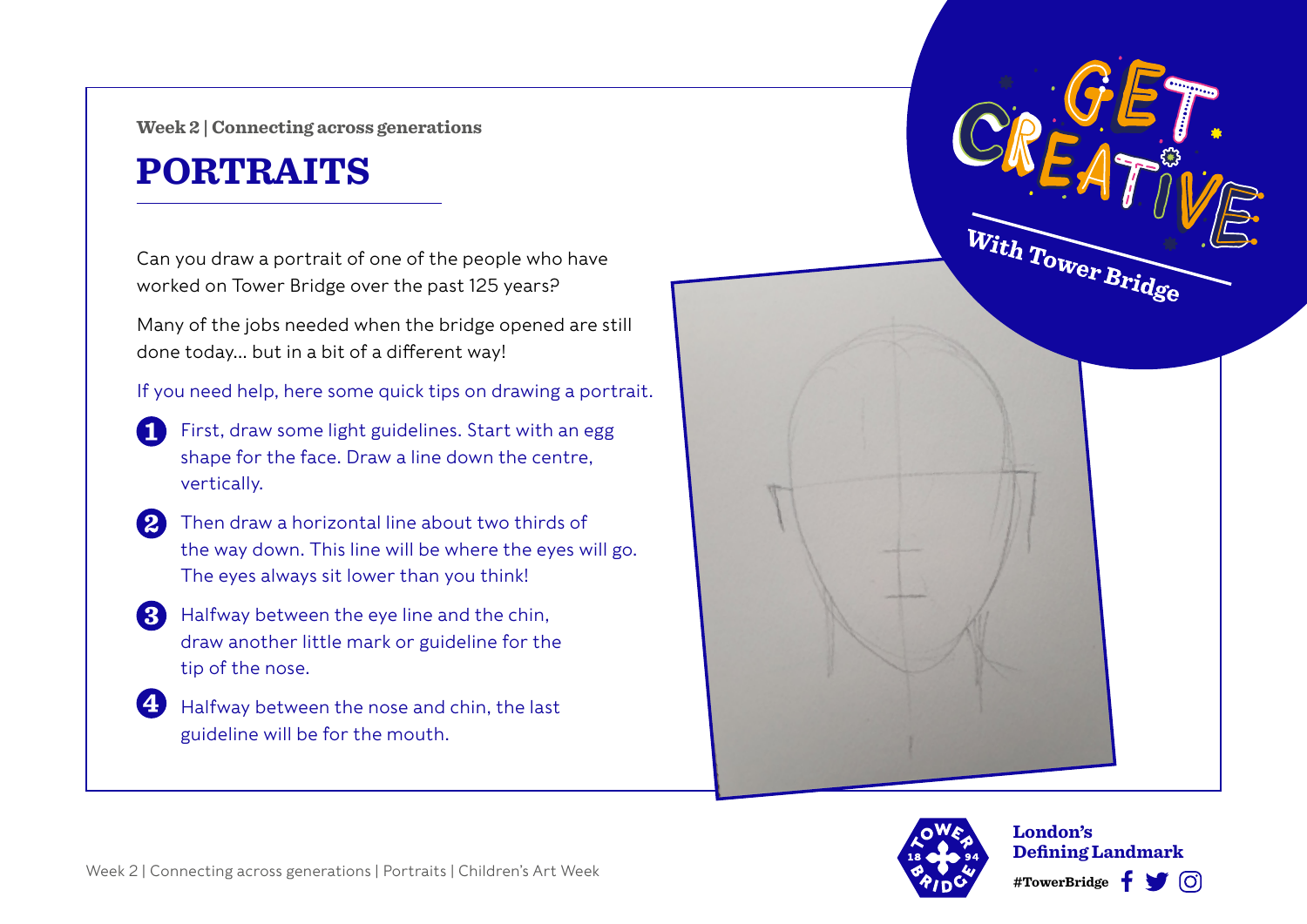6 The top of the ears should be level with the eye line you drew, and the bottom of the earlobe should be level with the tip of the nose.

6 Next, use your guidelines and marks to draw in the main features. The example above is unfinished, and the shoulders are not wide enough! Decide on a hairstyle, clothing and all the other features.

> Read the descriptions on the next page for clues as to what the people of Tower Bridge really looked like!

TOP TIP When drawing the neck, remember it is the same width as your head. It might be good to loo<sup>k</sup> at a mirror, or feel your neck to get the idea.



#TowerBridge **f T**  $\bigcirc$ **London's Defining Landmark**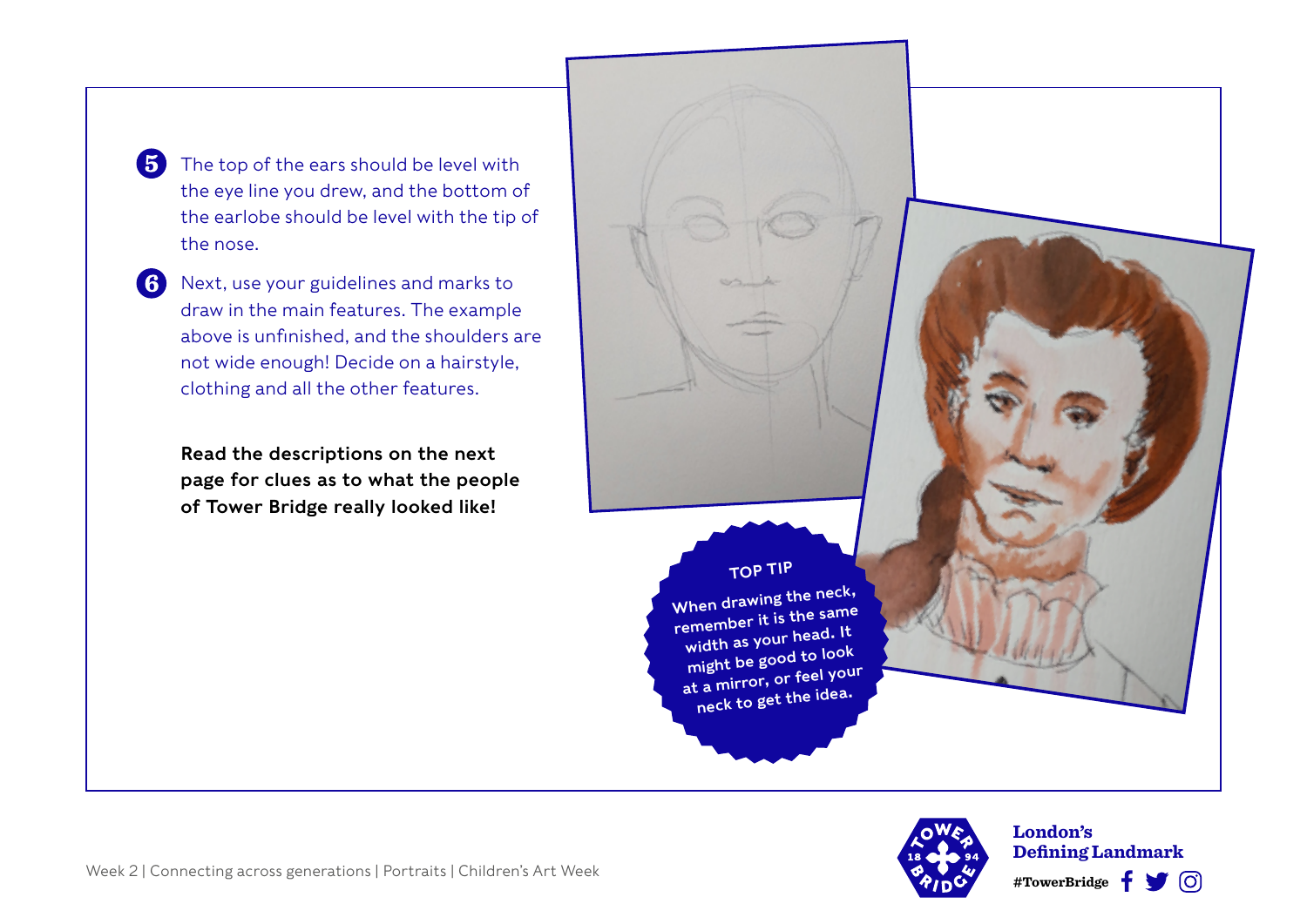#### **Keshavji Shamji Budhbhatti**

I am from Bhuj in the province of Cutch, India, but I moved to Kentish Town in North London in 1888. I became an engineer on Tower Bridge the following year until it was completed in 1894.

As an engineer, I had a good job, which paid well, this meant always wore a smart suit to work, and I was allowed to wear a bowler hat, although sometimes I might like to wear a different style of hat – what do you think would suit me?

I have a large brown moustache, which I am proud of. I have brown eyes, and brown hair. After I finished working on Tower Bridge, I went back home to India, where I became a famous engineer, and even have a bridge named after me in Pakistan.

#### **Charlotte Olive Dora Burch**

My names is Charlotte Olive Dora Burch, but people call me Olive.

I was the first woman to work on Tower Bridge. I worked as a housemaid for Mr and Mrs Cator. Mr Cator was the Bridge Master, the most important job on the whole Bridge! He even lived upstairs, in one of the towers – called the South Abutment. In order to get up to the flat, there were many, many stairs to climb! It was exhausting work. Mrs Cator was very kind, and I liked working for them.

I have long dark hair and of course, I always wear it pinned back, although I like to have it loose down my back. I wear a high collared dress, it's a bit frilly, and has buttons down the front. The dress is dark, and has long sleeves all the way down to my wrists. I usually wear an apron over the dress to protect me. I was only just 19 years old when I started work at Tower Bridge, and worked there for just over 2 years.



 **#TowerBridge London's Defining Landmark**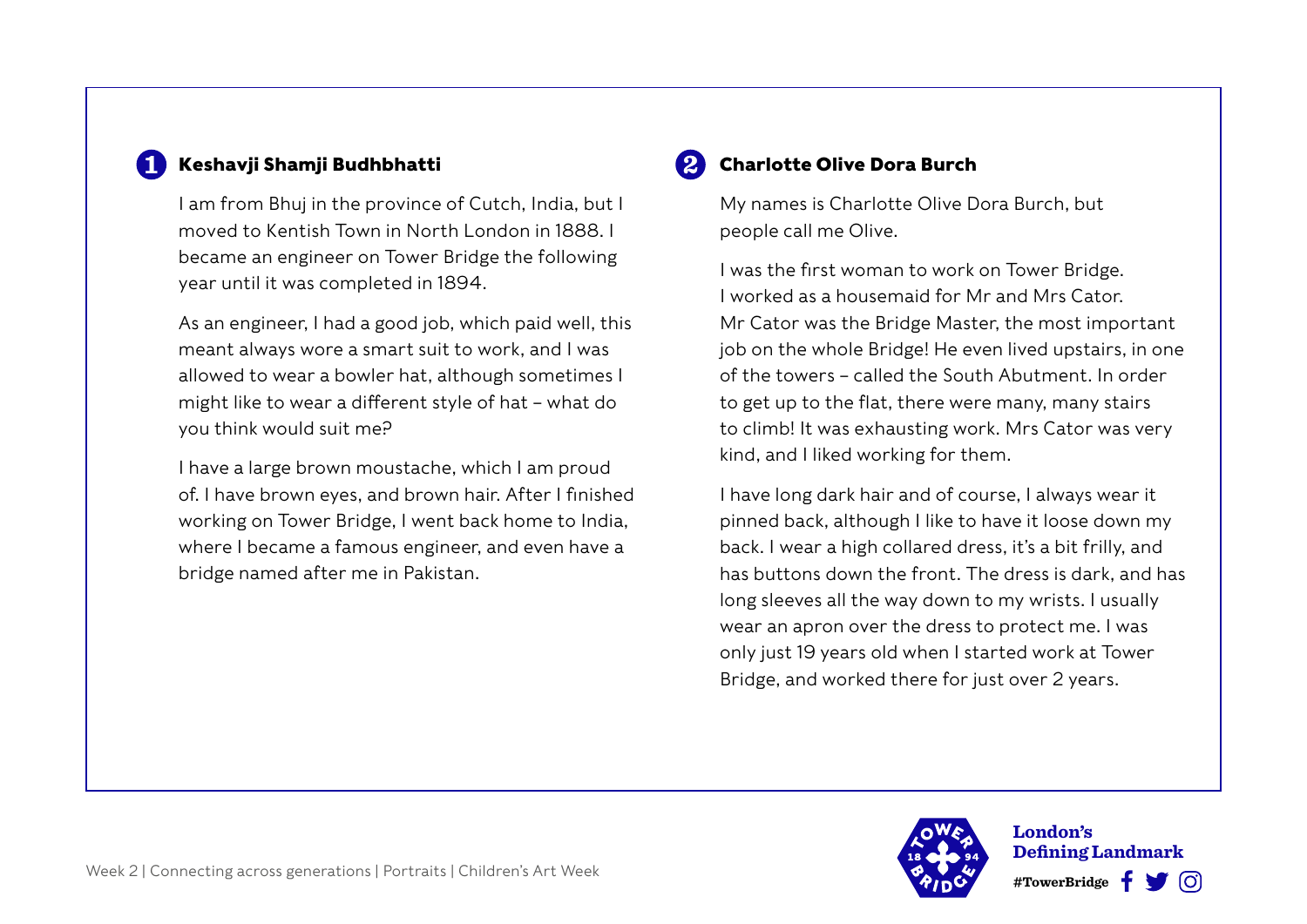### **Charles the stoker**

My name is Charles Bull, and I'm a stoker. I started working at Tower Bridge before it was even finished!

I worked for the engineer, Mr Armstrong, but when that job was done, I began work here in the Engine Rooms. The engines that help raise the bridge are powered by steam. My job is to keep shovelling enough coal into the boilers to boil the water and make steam. You might imagine it is very hot down in the Engine Rooms, so we usually roll up our sleeves. I sometimes have to wipe my forehead or my neck with a big hanky, and at the end of the day I am usually covered in coal dust! My only uniform is a cap!

#### **Friend Samuel Penney**

I have an unusual name, Friend Samuel Penney

I worked on Tower Bridge while it was being built. We had to dig down into the riverbed to make the foundations strong. I am a deep sea diver, so I was put in charge of this very dangerous job! I had to wear protective gear, which was very difficult to move in, and someone on the surface had to keep my oxygen supply running. A diving suit in those days had a huge metal helmet, with a window at the front to see through – but the window was very small. It also had bars across it, for strength. The rest of the suit was made of metal and fabric, and was very heavy, especially the boots. (imagine an astronaut).

Because the work was so dangerous, I was paid an awful lot – £10 …per minute! You have to imagine in those days this was a fortune!